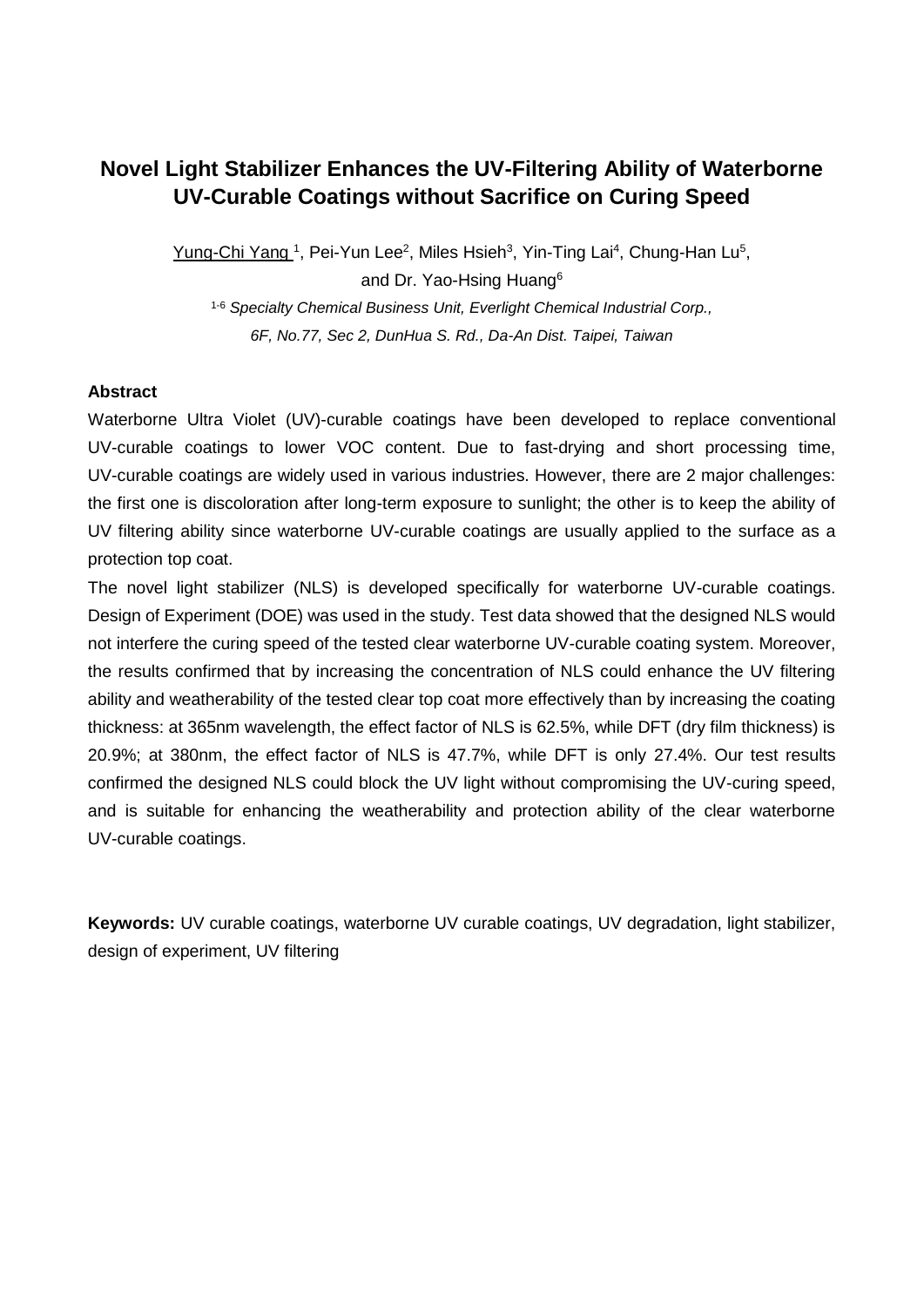#### **Introduction**

UV curing is a photochemical process which offers higher production efficiency comparing with traditional drying methods, and are already widely used in many different industries such as packaging, printing inks, and various protective coatings for wood, plastics and metal etc [1]. Among all different UV-curable resins, waterborne UV-curable resin combines the advantages of both UV-curing system and the waterborne system, offering a perfect option for eco-friendly coating with low VOCs, non-toxic, and fast processing time.

However, there are still several challenges for waterborne UV curable coatings: such as the discoloration after long-term exposure to ultraviolet light, which will further lead to degradation of the coating layer; the second challenge is the instant yellowing during UV curing process which cause appearance problem and further quality issue. The last one is the protection requirement for near-visible light sensitive materials. To solve the above-mentioned challenges, usually UV absorbers (UVA) and hinder amine light stabilizers (HALS) are used.

UV absorbers will absorb UV energy to protect the polymer form degradation. However, in UV curing process, photo initiators are used and also need UV energy to initiate curing reaction. As the result, UV absorber and photo initiator would compete for UV energy, and therefore cause negative impacts to curing speed and the production efficiency.

A novel light stabilizer(NLS) is rolled out to meet the challenges above [11-16]. The objectives of this article is to demonstrate our latest development on liquid NLS especially designed for waterborne UV-curable coating system, and to effectively enhance the weatherability without sacrifice on curing speed.

#### **Experiment**

#### Materials

- Waterborne UV curable polyurethane (Bayhydrol® UV 2282), Industrial Grade, Bayer
- Photo-Initiator (Irgacure® 500), Industrial Grade, BASF
- Novel Light Stabilizer (NLS), Industrial Grade, Everlight Chemical
- Waterborne UV Absorber, Waterborne HALS, Industrial Grade, Everlight Chemical

#### Equipment

- UV Curing Drying Equipment: C Sun / UV-201M
- High Energy UV Integrating Radiometer: EIT / Model: UVICURE Plus<sup>®</sup> PLUS-365;
- QUV Accelerated Weathering Tester: Q Panel / Model: QUV Basic
- Spectrophotometer: KONICA MINOLTA / Model: CM-3500d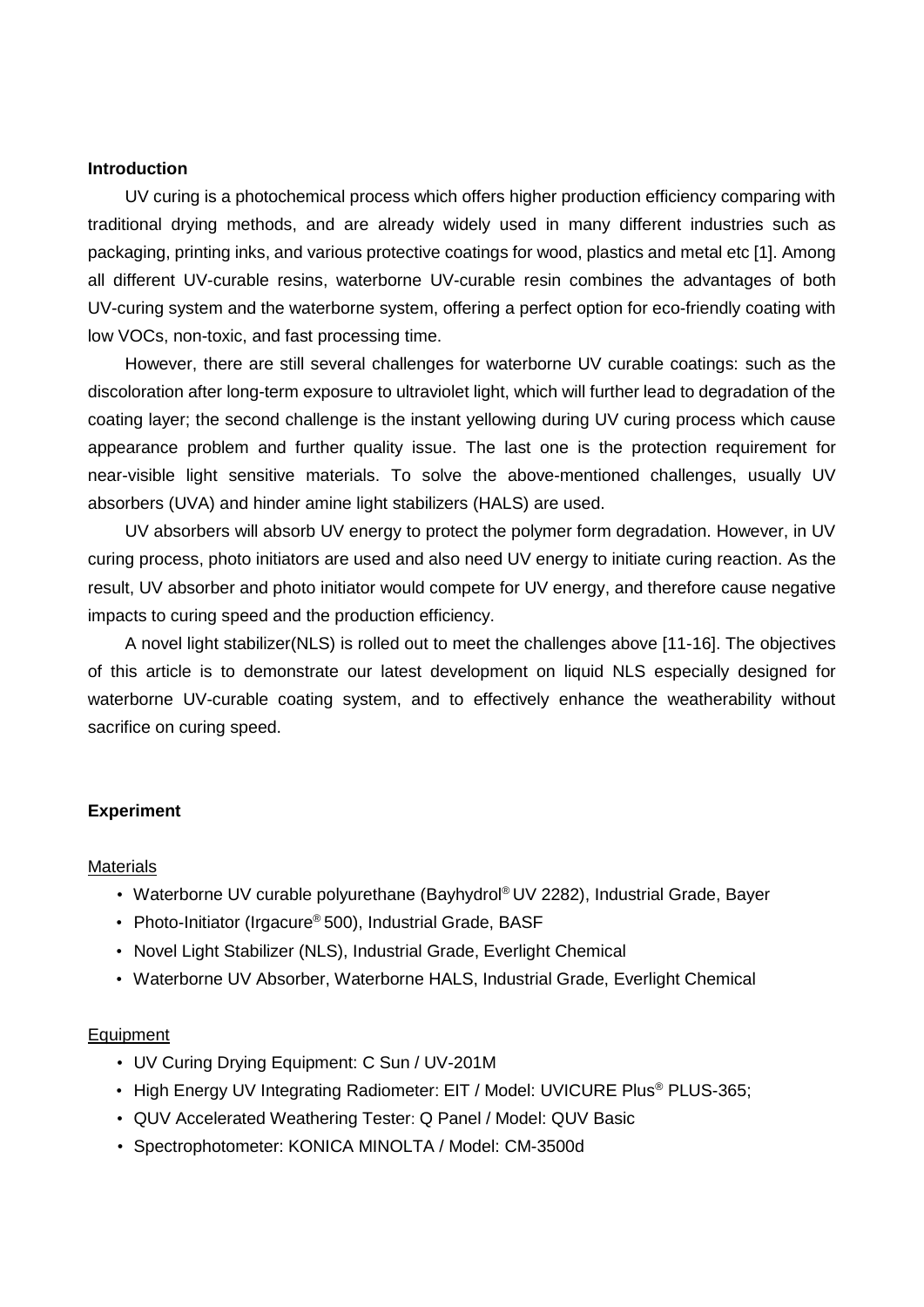## Methods:

- Design of Experiment (DOE) was used to design test runs as well as to analyze the data.
- Waterborne UV curable coating preparation and UV curing process: waterborne UV curable coating formulation was shown in Table 1. Mix the blended waterborne UV curable coating with different types and doses of light stabilizers (shown in Table 2 and 3). Use the Film Coater to evenly apply the mixed blend onto a tinplate or glass plate with size at 10 cm×7 cm×0.1 cm, put the coated plate in 60℃ oven for 2 mins, then transfer into the UV Curing Drying Machine for curing process.
- Minimum Required Energy Test: Use the High Energy UV Integrating Radiometer to monitor the minimum energy required to complete the curing process on the tested sample.
- Accelerated weathering test: ASTM G154-1 (2006 version), Test standard: 340nm, 60℃, 8hrs / 50℃, 4hrs cool down)
- Testing method for blocking efficiency of wavelength at 365nm and 380nm: Use the Spectrophotometer to monitor the blocking status of 365nm or 380nm during the accelerated weathering test.
- Software and analysis: JMP version 5.0 (SAS Institute)

WHALS

| <b>Materials</b>               | Characteristic           | <b>Structure</b>              |  |  |
|--------------------------------|--------------------------|-------------------------------|--|--|
|                                | Polyurethane Dispersion  |                               |  |  |
| Bayhydrol <sup>®</sup> UV 2282 | (for water-based system) | ---                           |  |  |
|                                | 50% Acyloin              | $\circ$<br>$\frac{1}{\alpha}$ |  |  |
| Irgacure <sup>®</sup> 500      | $\ddot{}$                | $\ddot{}$                     |  |  |
|                                | 50% Benzophenone         |                               |  |  |

### **Table 1 Compositions of waterborne UV model formulation**

| Table 2 Classification of light stabilizers |                                        |  |  |
|---------------------------------------------|----------------------------------------|--|--|
| Characteristic<br>Ingredients               |                                        |  |  |
|                                             | UVA                                    |  |  |
| WUVA                                        | (for Water-based system)               |  |  |
| <b>NLS</b>                                  | Formulation of novel light stabilizers |  |  |
|                                             | <b>HALS</b>                            |  |  |

(for Water-based system)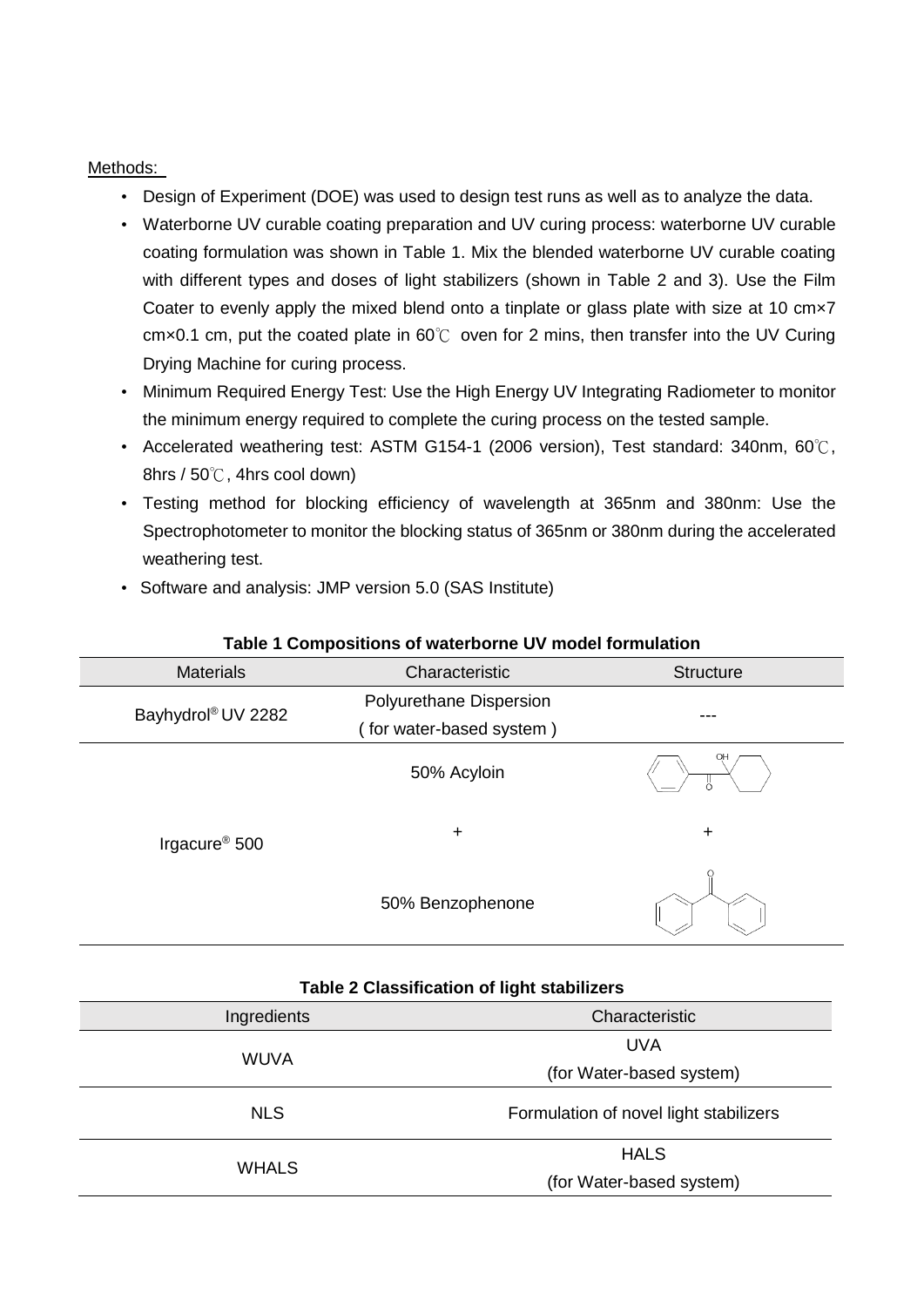## **Results & Discussion**

## **Screening Design**

Screening design [\(Table 3\)](#page-3-0) was used to identify factors that affect the curing speed of waterborne UV curable coatings. Mathematical model derived from data [\(Table 4](#page-3-1)[&Table 5\)](#page-4-0) indicates all factors –Waterborne UVA, HALS, NLS and film thickness – exhibit some degrees of influence to the curing speed.

| <b>RUN</b>       | Pattern          | <b>UVA</b> | <b>NLS</b>        | <b>HALS</b> | <b>DFT</b><br>$(\mu m)$ | The min. energy to<br>reach curing need<br>(J/cm2) |
|------------------|------------------|------------|-------------------|-------------|-------------------------|----------------------------------------------------|
| $\mathbf{1}$     | $+ +$            | 1%         | 1%                | $-$         | 15                      | 0.108                                              |
| $\overline{2}$   |                  | $-$        | $-$               | 1%          | 15                      | 0.123                                              |
| 3                | - +<br>$+ -$     | $-$        | 1%                | 1%          | 15                      | 0.123                                              |
| $\overline{4}$   | $\div$<br>$+ -$  | 1%         | $-$               | 1%          | 15                      | 0.197                                              |
| 5                |                  | $- -$      | 1%                | --          | 15                      | 0.071                                              |
| $\,6$            |                  | $- -$      | --                | $- -$       | 15                      | 0.071                                              |
| $\overline{7}$   | $+ -$<br>$\pm~+$ | 1%         | 1%                | 1%          | 15                      | 0.197                                              |
| 8                | $+ - - +$        | 1%         | $-$               | $-$         | 15                      | 0.108                                              |
| $\boldsymbol{9}$ | $+ + - +$        | 1%         | 1%                | $-$         | 50                      | 0.057                                              |
| 10               | $- + +$          | $- -$      | $-$               | 1%          | 50                      | 0.063                                              |
| 11               | $- + + +$        | $- -$      | 1%                | 1%          | 50                      | 0.063                                              |
| 12               | $+ - + +$        | 1%         | $- -$             | 1%          | 50                      | 0.065                                              |
| 13               | $- + - +$        | $- -$      | 1%                | $-$         | 50                      | 0.051                                              |
| 14               | - +              | --         | $- -$             | --          | 50                      | 0.051                                              |
| 15               | $+ + + +$        | 1%         | 1%                | 1%          | 50                      | 0.065                                              |
| 16               | $+ - - +$        | $1\%$      | $\qquad \qquad -$ | $- -$       | 50                      | 0.057                                              |

#### <span id="page-3-0"></span>**Table 3 Details of Screening Design and Test Results(R<sup>2</sup>=0.99, Radj<sup>2</sup>=0.97, RMSE=0.008)**

## **Table 4 Parameter estimates(R<sup>2</sup>=0.99, Radj<sup>2</sup>=0.97, RMSE=0.008)**

<span id="page-3-1"></span>

| Term                 | Estimate    | Std. Error | t Ratio | Prob> t |
|----------------------|-------------|------------|---------|---------|
| Intercept            | 0.1179286   | 0.006255   | 18.85   | < .0001 |
| <b>WUVA</b>          | 0.02975     | 0.004584   | 6.49    | 0.0013  |
| <b>NLS</b>           | 8.327e-17   | 0.004584   | 0.00    | 1.0000  |
| (WUVA-0.5)*(NLS-0.5) | $-8.67e-18$ | 0.009168   | $-0.00$ | 1.0000  |
| <b>WHALS</b>         | 0.04025     | 0.004584   | 8.78    | 0.0003  |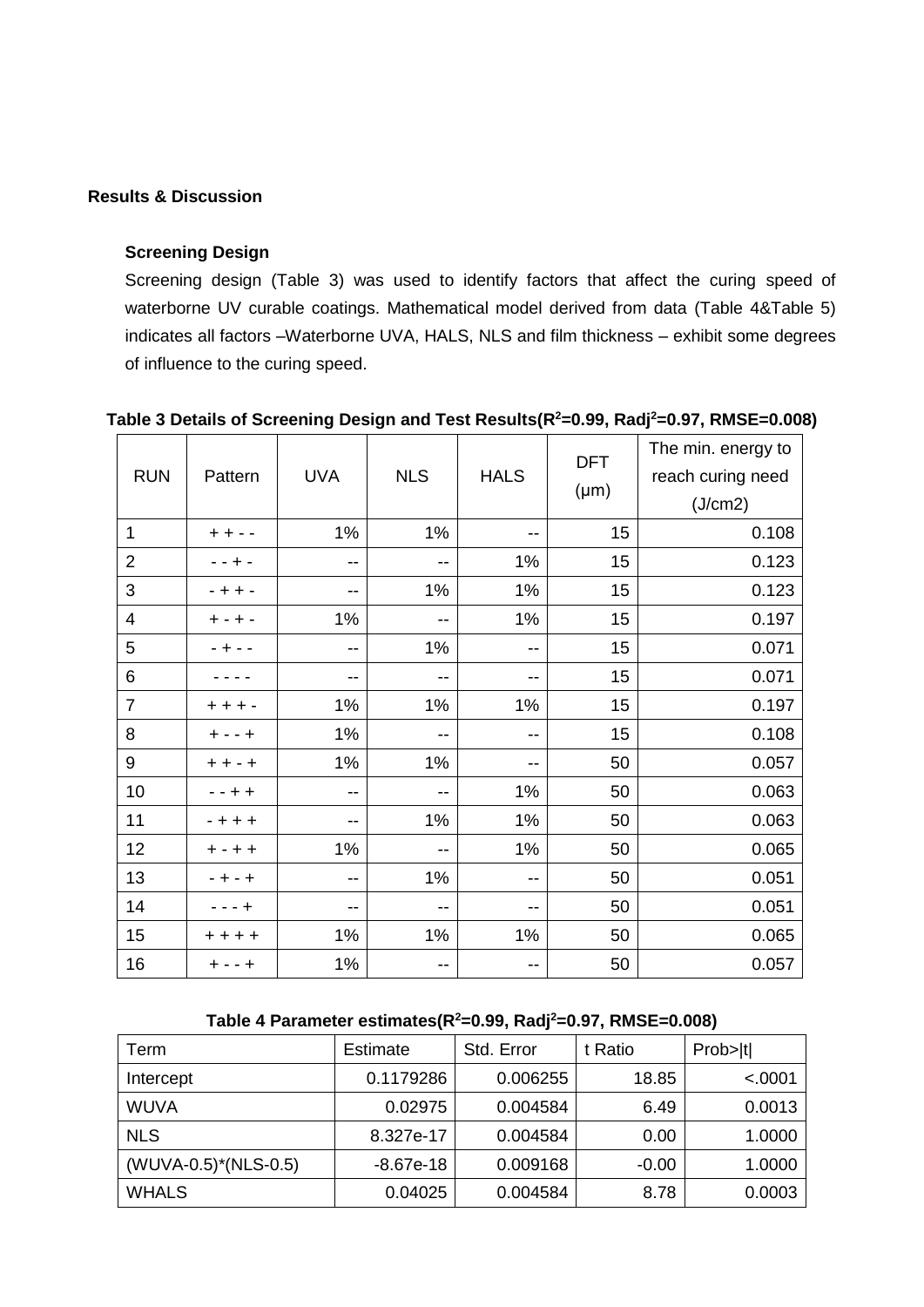| $(WUVA-0.5)*(WHALS-0.5)$             | 0.0165      | 0.009168 | 1.80     | 0.1318  |
|--------------------------------------|-------------|----------|----------|---------|
| $(NLS-0.5)$ <sup>*</sup> (WHALS-0.5) | 1.735e-18   | 0.009168 | 0.00     | 1.0000  |
| <b>DFT</b>                           | $-0.001879$ | 0.000131 | $-14.34$ | < .0001 |
| (WUVA-0.5)*(DFT-32.5)                | $-0.001471$ | 0.000262 | $-5.62$  | 0.0025  |
| $(NLS-0.5)$ <sup>*</sup> (DFT-32.5)  | $-1.74e-17$ | 0.000262 | $-0.00$  | 1.0000  |
| (WHALS-0.5)*(DFT-32.5)               | $-0.001729$ | 0.000262 | $-6.60$  | 0.0012  |

**Table 5 Analysis of variance (ANOVA)**

<span id="page-4-0"></span>

| Source   | DF | Sum of Squares | Mean Square | F Ratio  |
|----------|----|----------------|-------------|----------|
| Model    | 10 | 0.03389750     | 0.003390    | 40.3302  |
| Error    |    | 0.00042025     | 0.000084    | Prob > F |
| C. Total | 15 | 0.03431775     |             | 0.0004   |

0% 0.03432 0 1 0.000084 18.6% 0.03432  $=\frac{0.006480-1\times0.000084}{0.0000084}=$ 10.1 % 0.03432  $=\frac{0.003540-1\times 0.000084}{0.0000084}=$  $-\varphi_{NIS}$  ×  $=$  $-\varphi_{_{WHALS}}$  ×  $=$  $-\varphi_{\text{WIVA}} \times$  $=$ *SS*  $SS_{NIS} - \varphi_{NIS} \times MS$ *SS*  $SS_{wHALS} - \varphi_{wHALS} \times MS$ *SS*  $SS_{WUVA} - \varphi_{WUVA} \times MS$ *T*  $_{NLS}$   $-\varphi_{NLS}$   $\wedge$  *IVIS*  $_E$ *NLS T WHALS*  $-\psi_{\text{WHALS}} \wedge \psi$ *WHALS T*  $WUVA$   $\sim$   $WUVA$   $\sim$   $WLO$ <sub>E</sub> *WUVA*  $\varphi$  $\rho$  $\varphi$  $\rho$  $\varphi$  $\rho$ 

 $0.1179 + 0.02975 \times \text{[WUVA]} + 0.04025 \times \text{[WHALS]} + 0.0165 \times \text{[WUVA - 0.5]} \times \text{[WHALS - 0.5]}$  $-0.001879\times[\mathrm{DFT}] - 0.001471\times[\mathrm{WUVA}$  -  $0.5]\mathrm{DFT}$  - 32.5]  $-0.001729$  WHALS  $-0.5$  DFT  $-32.5$   $\pm 2\times 0.00042$ Curing Energy Y  $(J/cm^2)$  =

## <span id="page-4-1"></span>**Figure 1 The effect of curing energy with waterborne UVA, HALS and NLS in waterborne UV curable model formulation**

#### **Effects of waterborne UV absorber**

Photo-initiator absorbs UV energy to initiate curing processes. UV absorber (UVA) absorbs UV energy to prevent coatings from UV degradation. UV absorbers and photo-initiators are competing for UV energy and therefore cause negative impacts on curing speed. Our experiment results match the assumption above-mentioned. Model derived from data confirms waterborne UV absorber is a significant factor that cause curing speed to drop considerably. For UVA, the effect factor of curing energy is about 10.1% (see [Figure 1\)](#page-4-1).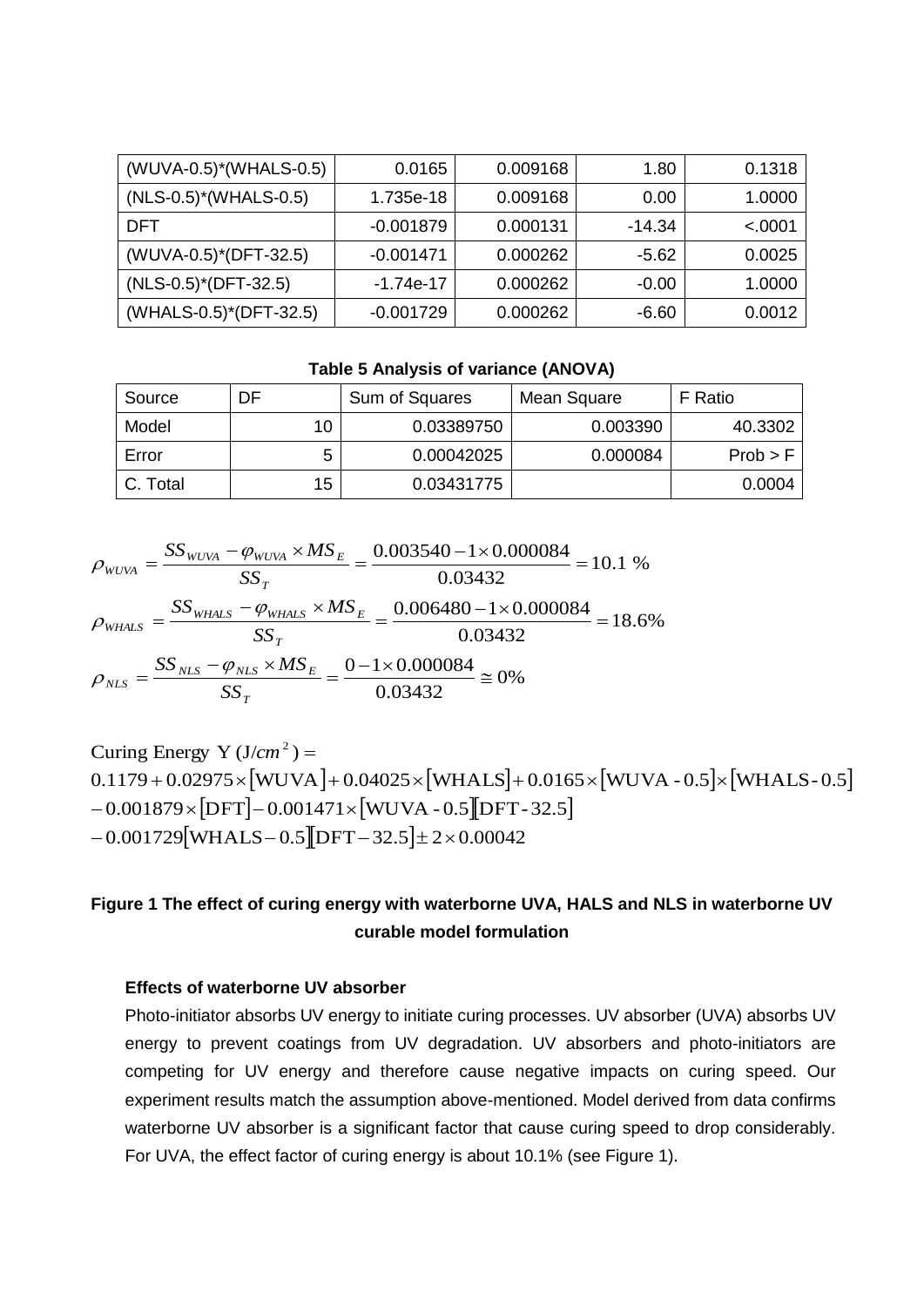## **Effects of waterborne HALS**

Although HALS functionally don't absorb UV light; however, to our surprise, it exhibits the highest negative impact on curing speed among all the factors. One possible reason is the fact that HALS is an effective free radical scavenger which might interfere the free radical chain reaction initiated by photo-initiators, leading to premature termination of curing process and incomplete cured coating layer. As a result, for HLAS, the effect factor for curing energy is about 18.6% and it's higher than UVA (see [Figure 1\)](#page-4-1).

## **Effects of film thickness**

Film thickness is the less significant factor in this study (see [Figure 1\)](#page-4-1). Its negative coefficient is in agreement with a known fact to the industry – in free radical polymerization mechanism, oxygen inhibition affects thinner film more than thicker film. Moreover, a positive coefficient, 0.1179, in the model indicates oxygen inhibition did occur to the coatings (see [Figure 1\)](#page-4-1).

## **Effects of novel light stabilizer (NLS)**

NLS is developed specifically for waterborne UV curable coating system. Test data shows that NLS added in the waterborne UV curable clear coating would not interfere the curing speed. For NLS, the effect factor of curing energy is about 0% (see [Figure 1\)](#page-4-1).

## **Evaluation of optimized situation**

Evaluation for optimized situation tests and results are shown in [Table 6,](#page-5-0) it is used to identify the effect of NLS (novel light stabilizer) concentration and DFT (dry film thickness), factors that affect UV filtering ability at 365nm, 380nm wavelength and the yellowing status after weathering for 120hrs. Mathematical model derived from data indicates two factors –NLS and DFT – exhibit some degrees of influence to UV filtering and yellowing after weathering test.

<span id="page-5-0"></span>

| (NLS)/%  | DFT:<br>Film thickness<br>$(\mu m)$ | 365nm (T%) | 380nm (T%) | $\Delta Y :$ Delta<br>Yellowness Index<br>(After weathering<br>test for 120 hrs. |  |
|----------|-------------------------------------|------------|------------|----------------------------------------------------------------------------------|--|
| O        | 10                                  | 82.5       | 89         | 6.5                                                                              |  |
| 0        | 30                                  | 71         | 81.3       | 7.6                                                                              |  |
| $\Omega$ | 50                                  | 68.4       | 79.2       | 8.4                                                                              |  |
| 0        | 140                                 | 52.3       | 62.1       | 12.4                                                                             |  |
|          | 10                                  | 68.7       | 80.5       | 3.1                                                                              |  |
|          | 30                                  | 39         | 62.5       | 4.5                                                                              |  |
|          | 50                                  | 33.5       | 57.4       | 5.4                                                                              |  |

**Table 6 Evaluation of optimal results**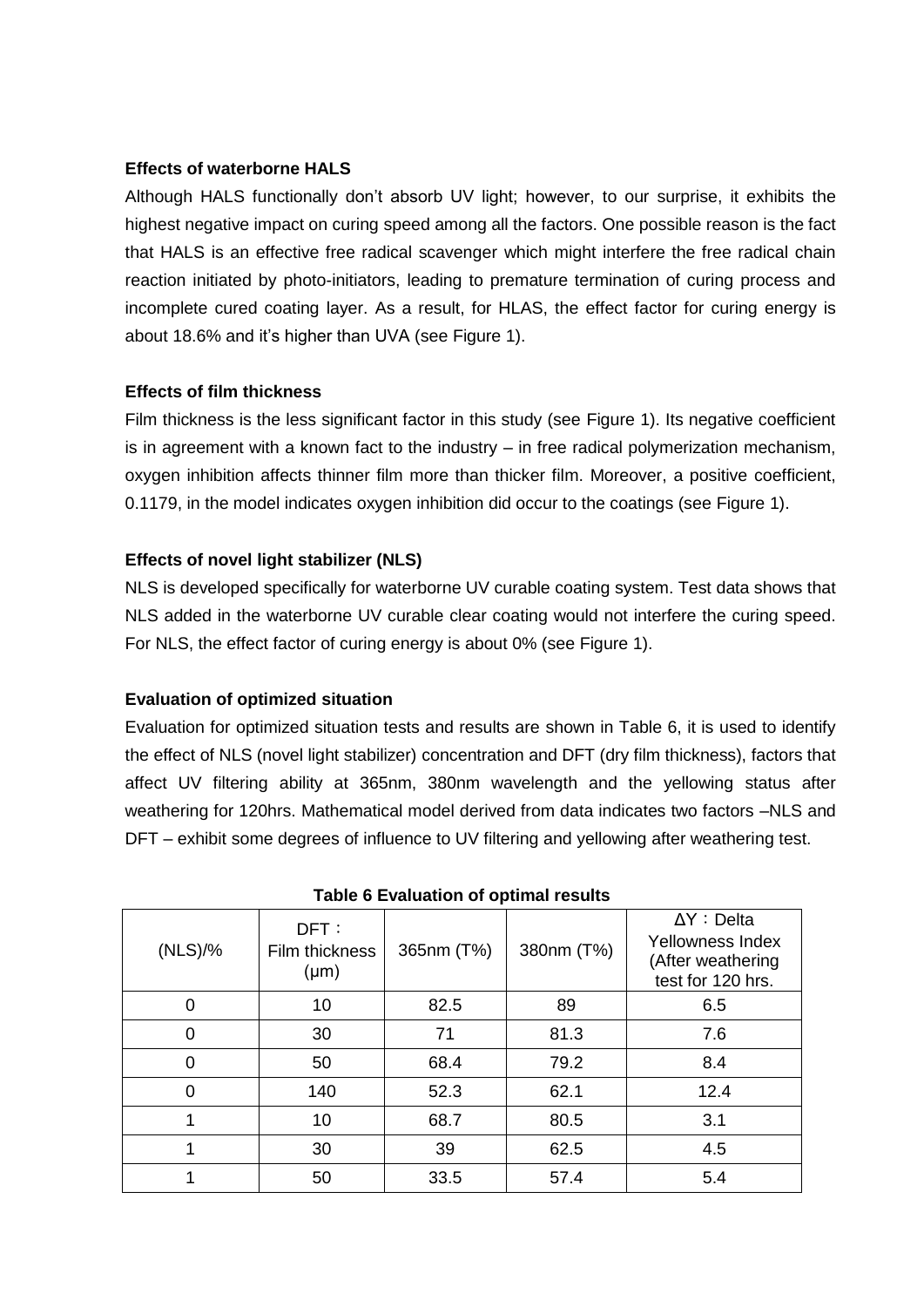|   | 140 | 2.89 | 19.2 | 6.7 |
|---|-----|------|------|-----|
| 3 | 10  | 50.2 | 74   | 1.8 |
| 3 | 30  | 12   | 37.1 | 2.5 |
| 3 | 50  | 7.86 | 33   | 3.2 |
| 3 | 140 | 1.67 | 18   | 3.7 |
| 5 | 10  | 24.6 | 55.1 | 0.8 |
| 5 | 30  | 6.7  | 31.6 | 1.3 |
| 5 | 50  | 0.7  | 11.5 | 1.9 |
| 5 | 140 | 0.09 | 6.88 | 2.2 |

```
Table 7 Analysis of variance (ANOVA) (R2=0.92, Radj2=0.88, RMSE=10.26)
```

| Source   | DF | Sum of Squares | Mean Square | F Ratio    |
|----------|----|----------------|-------------|------------|
| Model    |    | 11922.124      | 2384.42     | 22.6657    |
| Error    | 10 | 1051.997       | 105.20      | Prob > F   |
| C. Total | 15 | 12974.120      |             | $< .0001*$ |

## **Table 8 Parameter estimates**

| Term                    | <b>Estimate</b> | Std. Error | t Ratio | Prob> t    |
|-------------------------|-----------------|------------|---------|------------|
| Intercept               | 65.628924       | 5.517302   | 11.90   | $< .0001*$ |
| NLS%                    | $-12.68856$     | 1.435575   | $-8.84$ | $< .0001*$ |
| DFT                     | $-0.477817$     | 0.092393   | $-5.17$ | $0.0004*$  |
| (NLS%-2.25)*(NLS%-2.25) | 2.9716709       | 0.98726    | 3.01    | $0.0131*$  |
| (NLS%-2.25)*(DFT-57.5)  | 0.0302167       | 0.026875   | 1.12    | 0.2871     |

$$
\rho_{NLS} = \frac{SS_{NLS} - \varphi_{NLS} \times MS_E}{SS_T} = \frac{8218 - 1 \times 105.2}{12974} = 62.5 \%
$$

$$
\rho_{DFT} = \frac{SS_{DFT} - \varphi_{DFT} \times MS_E}{SS_T} = \frac{2813 - 1 \times 105.2}{12974} = 20.9\%
$$

T(365nm)% =  $65.63 - 12.69 \times |NLS| - 0.48 \times |DFT| + 2.97 \times |NLS\%| - 2.25| \times (NLS\% - 2.25)$  $-0.03 \times (NLS\% - 2.25) \times (DFT - 57.5) \pm 2 \times 10.26$ 

# <span id="page-6-0"></span>**Figure 2 Effects of NLS and film thickness at 365nm wavelength in waterborne UV curable model formulation**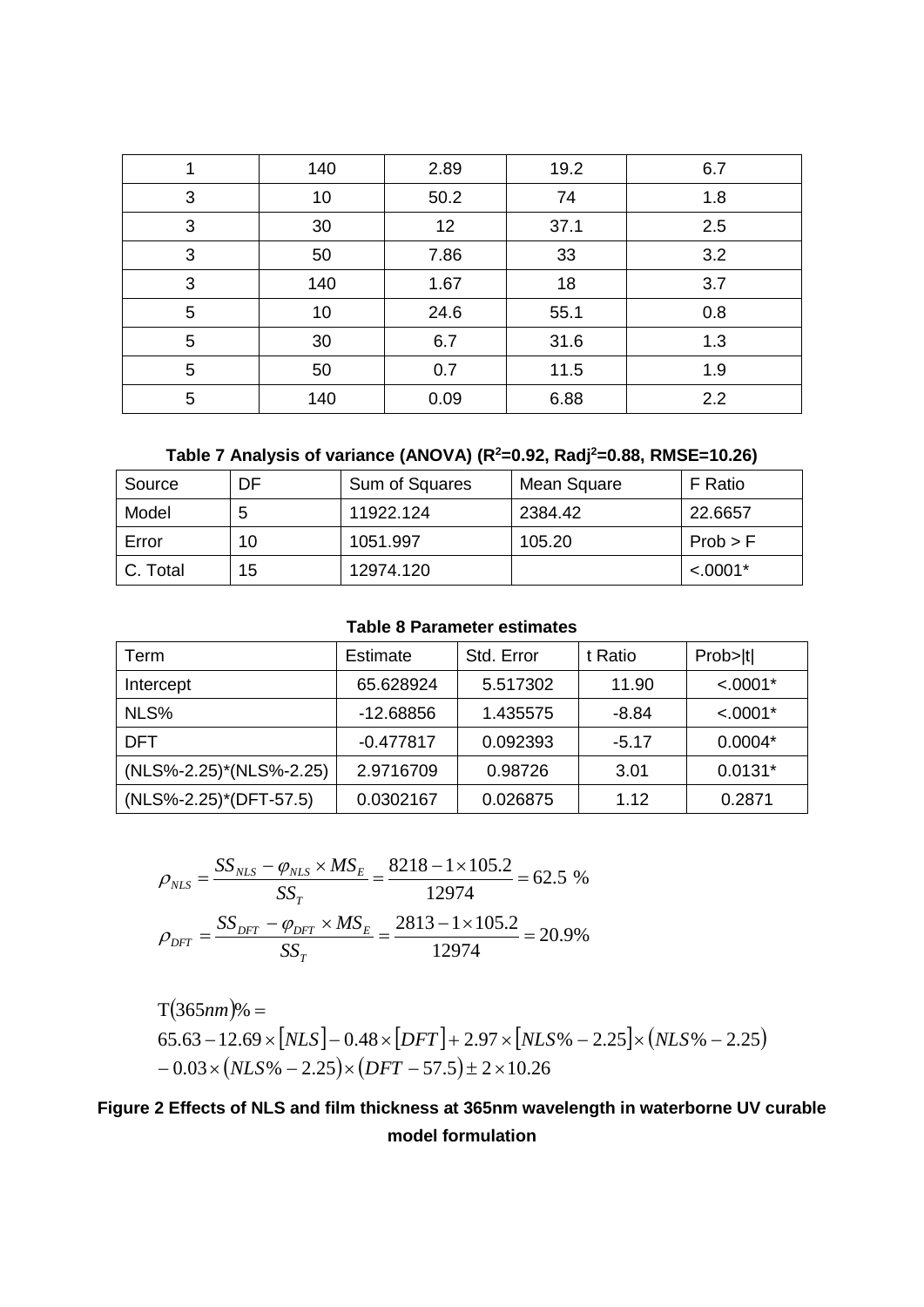#### **Effects of novel light stabilizer (NLS) and film thickness on 365nm UV filtering.**

NLS is developed specifically for waterborne UV curable coatings. According to the results analyzed from Table 6-8 and Figure 2, the effect factor of NLS on 365nm UV filtering is 62.5%. For film thickness, the effect factor is only 20.9%. The result indicates that raise NLS concentration in waterborne clear coatings will have better 365nm UV filtering efficiency comparing with increasing film thickness (see [Figure 2\)](#page-6-0).

| Source     | DF | Sum of Squares | Mean Square | F Ratio    |  |  |
|------------|----|----------------|-------------|------------|--|--|
| Model      |    | 9452.817       | 3150.94     | 19.9193    |  |  |
| Error      | 12 | 1898.223       | 158.19      | Prob > F   |  |  |
| l C. Total | 15 | 11351.040      |             | $< .0001*$ |  |  |

**Table 9 Analysis of variance (ANOVA) (R2=0.91, Radj2=0.88, RMSE=9.98)**

|  |  | <b>Table 10 Parameter estimates</b> |  |
|--|--|-------------------------------------|--|
|--|--|-------------------------------------|--|

| Term                    | <b>Estimate</b> | Std. Error | t Ratio | Prob> t    |
|-------------------------|-----------------|------------|---------|------------|
| Intercept               | 86.278277       | 5.366302   | 16.08   | $< .0001*$ |
| NLS%                    | -10.38896       | 1.396286   | $-7.44$ | $< .0001*$ |
| DFT                     | $-0.510645$     | 0.089864   | $-5.68$ | $0.0002*$  |
| (NLS%-2.25)*(NLS%-2.25) | 1.5204397       | 0.96024    | 1.58    | 0.1444     |
| (NLS%-2.25)*(DFT-57.5)  | $-0.006172$     | 0.026139   | $-0.24$ | 0.8181     |
| (DFT-57.5)*(DFT-57.5)   | 0.0043549       | 0.001699   | 2.56    | $0.0282*$  |

$$
\rho_{NLS} = \frac{SS_{NLS} - \varphi_{NLS} \times MS_E}{SS_T} = \frac{5509 - 1 \times 99}{11351} = 47.7 \%
$$

$$
\rho_{DFT} = \frac{SS_{DFT} - \varphi_{DFT} \times MS_E}{SS_T} = \frac{3213 - 1 \times 99}{11351} = 27.4\%
$$

 $86.28 - 10.39 \times \text{NLS} - 0.51 \times \text{DFT} + 1.52 \times \text{NLS} - 2.25 \times \text{NLS} - 2.25$  $-0.006\times(NLS\% - 2.25)\times(DFT - 57.5) + 0.004(DFT - 57.5)\times(DFT - 57.5) \pm 2\times9.98$  $T(380nm)\% =$ 

# <span id="page-7-0"></span>**Figure 3 Effects of NLS and film thickness at 380nm wavelength in waterborne UV curable model formulation**

#### **Effects of novel light stabilizer (NLS) and film thickness on 380nm UV filtering**

The UV filtering at 380nm shows the same trend as at 365nm. For NLS, the effect factor on 380nm UV-filtering is 47.7%. For film thickness, the effect factor is only 27.4% (see [Figure 3\)](#page-7-0).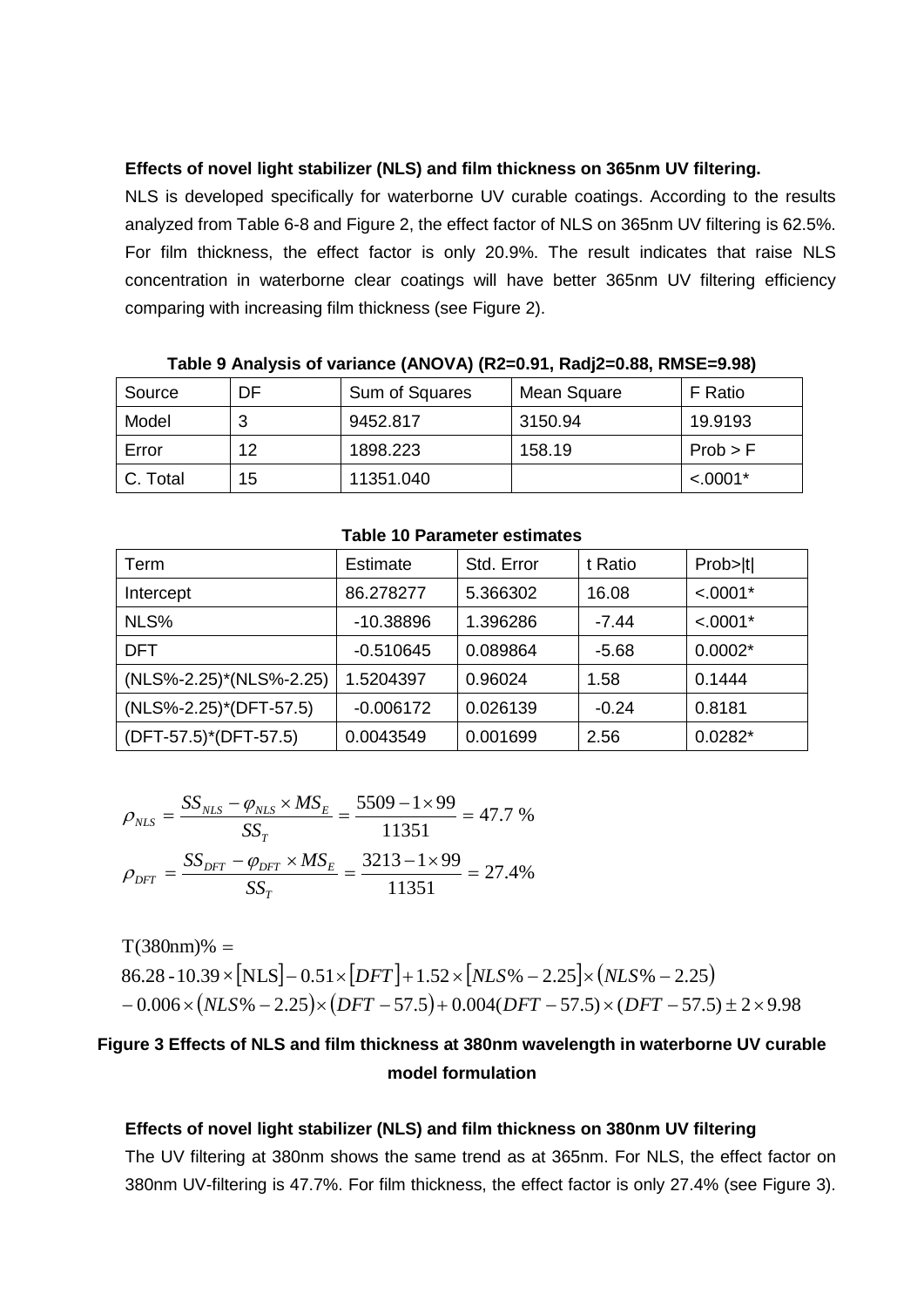The effect factor of NLS concentration is stronger than film thickness. To improve UV filtering performance at 380nm, increasing NLS concentration is more effective than increasing film thickness.

| Source   | DF | Sum of Squares | Mean Square | F Ratio    |  |  |  |
|----------|----|----------------|-------------|------------|--|--|--|
| Model    |    | 142.84709      | 28.5694     | 51.0815    |  |  |  |
| Error    | 10 | 5.59291        | 0.5593      | Prob > F   |  |  |  |
| C. Total | 15 | 148,44000      |             | $< .0001*$ |  |  |  |

**Table 11 Analysis of variance (ANOVA) (R2=0.96, Radj2=0.94, RMSE=0.75)**

| Term                    | <b>Estimate</b> | Std. Error | t Ratio  | Prob> t    |
|-------------------------|-----------------|------------|----------|------------|
| Intercept               | 5.2930763       | 0.402289   | 13.16    | $< .0001*$ |
| NLS%                    | -1.498163       | 0.104674   | $-14.31$ | $< .0001*$ |
| DFT                     | 0.0313252       | 0.006737   | 4.65     | $0.0009*$  |
| (NLS%-2.25)*(NLS%-2.25) | 0.3394158       | 0.071985   | 4.72     | $0.0008*$  |
| (NLS%-2.25)*(DFT-57.5)  | $-0.006483$     | 0.00196    | $-3.31$  | $0.0079*$  |
| (DFT-57.5)*(DFT-57.5)   | $-0.000192$     | 0.000127   | -1.51    | 0.1619     |

**Table 12 Parameter estimates**

$$
\rho_{NLS} = \frac{SS_{NLS} - \varphi_{NLS} \times MS_E}{SS_T} = \frac{114.57 - 1 \times 0.559}{148.4} = 76.8 \%
$$

$$
\rho_{DFT} = \frac{SS_{DFT} - \varphi_{DFT} \times MS_E}{SS_T} = \frac{12.09 - 1 \times 0.559}{148.4} = 7.7\%
$$

 $5.29 - 1.5 \times \text{NLS} + 0.03 \times \text{DFT} + 0.34 \times \text{NLS}\% - 2.25 \times \text{NLS}\% - 2.25$ -  $0.006\times(\mathrm{NLS\%}$  -  $2.25)\times(\mathrm{DFT}$  - 57.5)-  $0.0002(\mathrm{DFT}$  - 57.5) $\times(\mathrm{DFT}$  - 57.5) $\pm$  2  $\times$  0.75  $\Delta Y =$ 

# <span id="page-8-0"></span>**Figure 4 Effects of NLS and film thickness to yellowing reduction in waterborne UV curable model formulation**

### **Effects of NLS and film thickness on yellowing**

The effects of NLS and film thickness to reduce yellowing were evaluated in the experiment. For NLS, the effect factor of reducing yellowing is 76.8%; while for film thickness, the effect factor is only 7.7% (see [Figure 4\)](#page-8-0). The results show that comparing with film thickness, NLS concentration used in waterborne clear coats is the dominated factor for yellowing.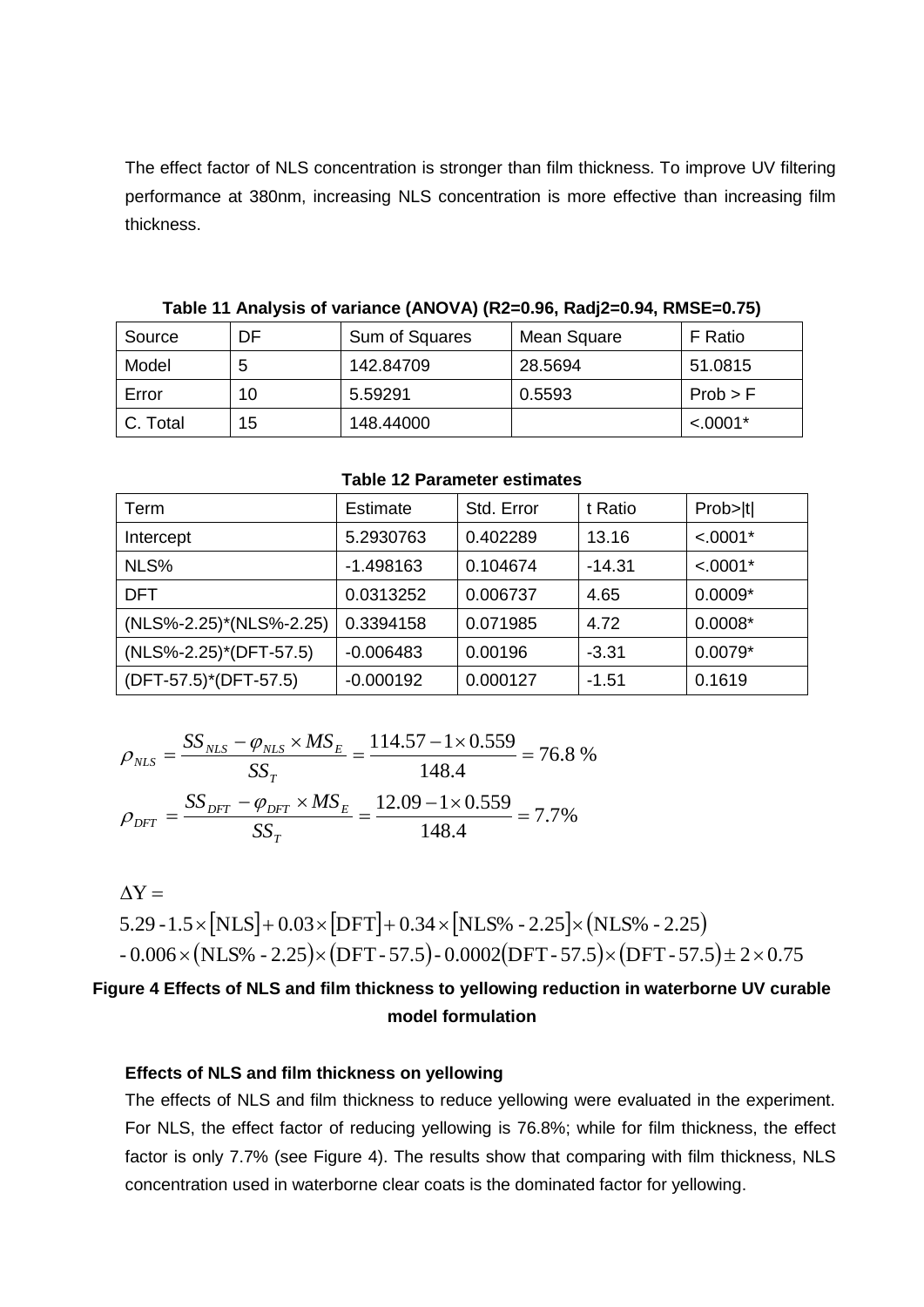#### **The Optimal Prediction Profiler**

The optimal prediction profiler shows effects of NLS and DFT on UV filtering at 365nm, 380nm and yellowing difference after weathering for 120hrs. The results suggest the best condition of NLS concentration is 5% and film thickness is 140μm (as shown in [Figure 5\)](#page-9-0).



<span id="page-9-0"></span>**Figure 5 Effects of NLS and DFT at 365nm, 380nm and reduced yellowing after weathering for 120hrs (Optimal Prediction Profiler)**

#### **Response surface methodology (RSM)**

Response surface methodology (RSM) is a collection of mathematical and statistical techniques for empirical model building. By careful design of experiments, the objective is to optimize a response (output variable are 365nm, 380nm and ΔY) influenced by several independent variables [input variables are NLS (%) and DFT (μm)]. The highlighted area from this model which is the optimal result in UV filtering at 365nm, 380nm and reduced yellowing (as shown in Figure 6-8).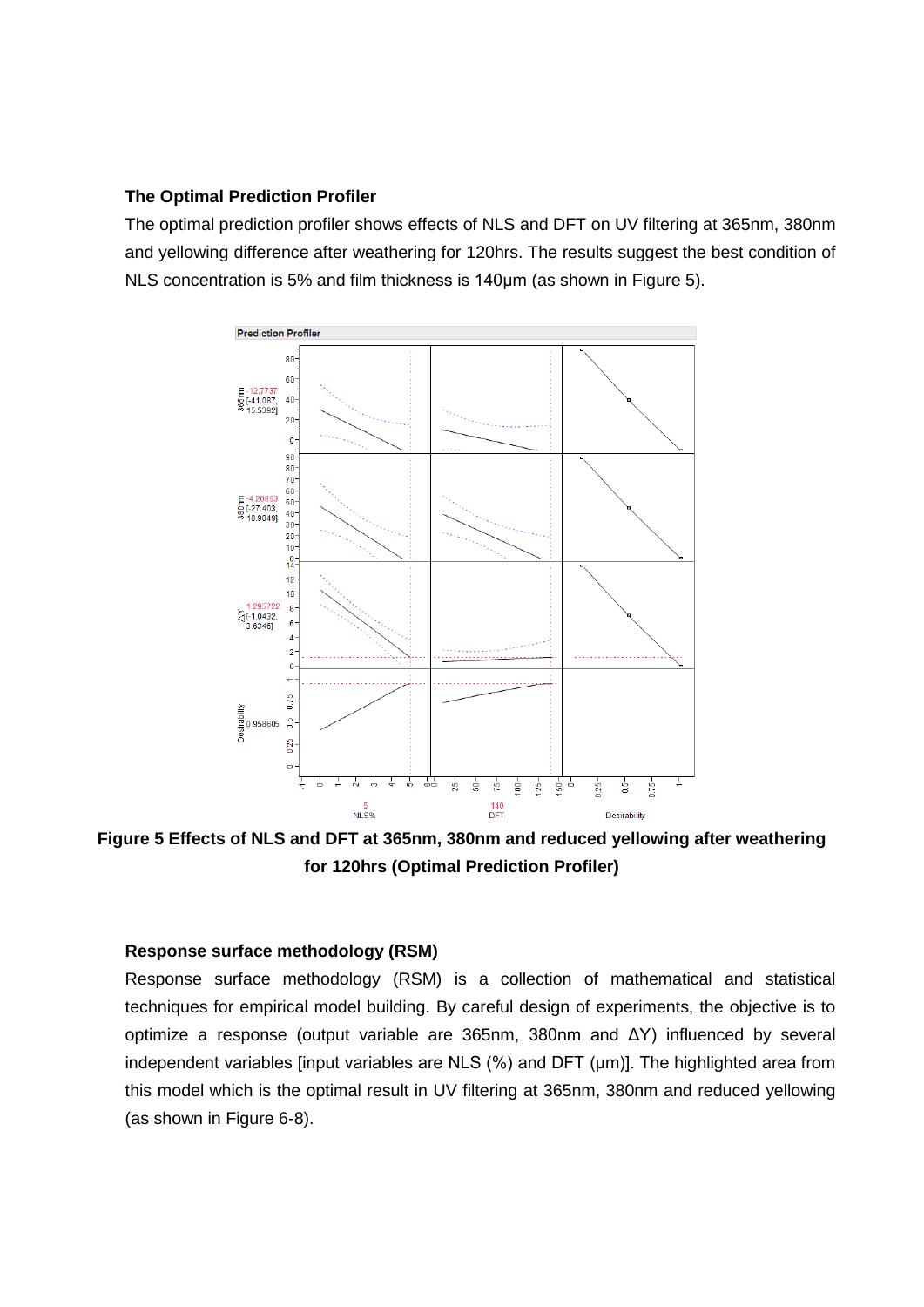

**Figure 6 Response surface methodology (NLS vs. DFT vs. 365nm)**



**Figure 7 Response surface methodology (NLS vs. DFT vs. 380nm)**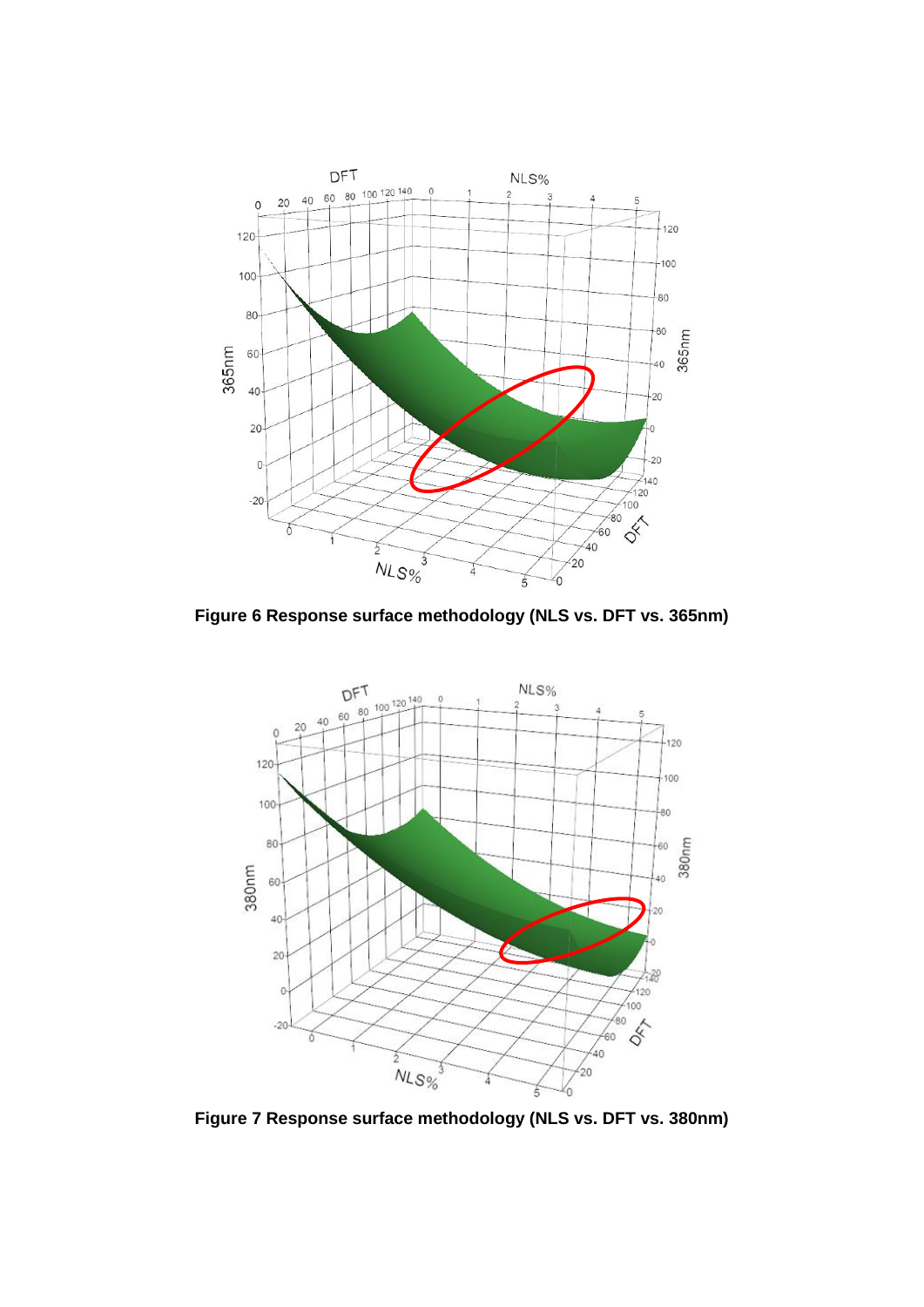

**Figure 8 Response surface methodology (NLS vs. DFT vs. ΔY)**

## **Conclusion**

Eco-Friendly coatings are one of the most important development trends in coating industry. In this article we demonstrated the benefits of using the Novel Light Stabilizer (NLS) in waterborne UV-curable coating system.

The test result shows that the designed NLS would not interfere the curing speed of the tested waterborne UV-curable clear coating, and therefore won't have any negative impact on curing process. Moreover, the result confirms that by increasing the NLS concentration in the clear coat would have better efficiency on enhancing the UV filtering ability, comparing with increasing film thickness. At 365nm wavelength, the effect factor of NLS is 62.5%, while DFT (dry film thickness) is 20.9%; at 380nm, the effect factor of NLS is 47.7%, while DFT is only 27.4%. For NLS, the effect factor of reducing yellowing is 76.8%. For film thickness, the effect factor is only 7.7%.

Our test results proof the designed NLS could block the UV light without compromising the curing speed, and is the perfect solution for enhancing weatherability of waterborne UV-curable coatings. Coating manufactures may still need to run the experiments to confirm the compatibility. Also, a tailor-made UV absorber and light stabilizer package could be offered to fulfill your special needs.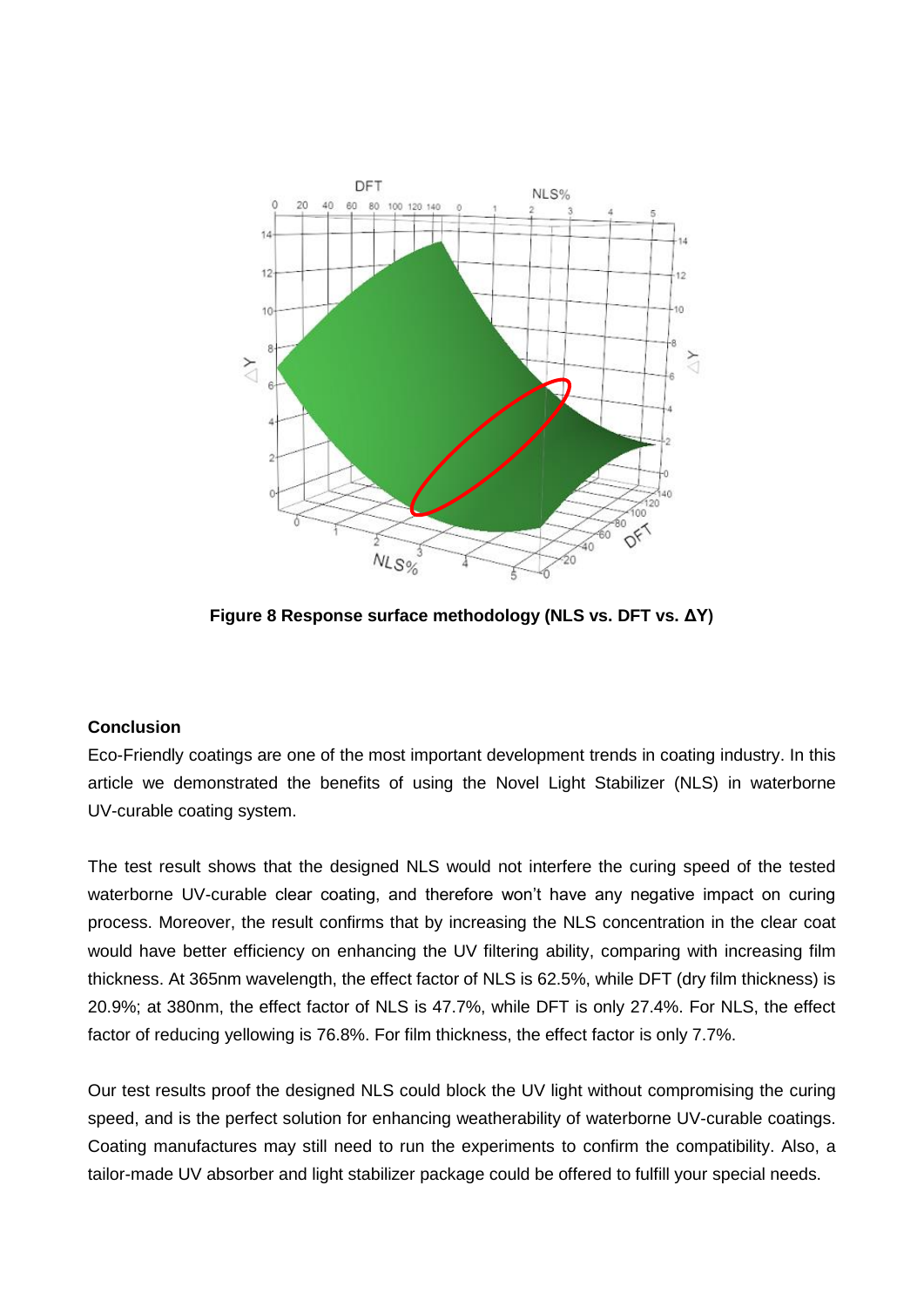#### **References**

- [1] Fouassier J P, Rabek J F. Radiation Curing in Polymer Science and Technology [M]. Vol. 1. New York: Elsevier Applied Science, 1993: 1-47.
- [2] MIN-HEE LEEA, HEE-YOUNG CHOIA, KIE-YOUN-JEONGBb, JUNG-WOOK LEEB, TAE-WON HWANG, BYUNG-KYU KIMA, High performance UV cured polyurethane dispersion [J]. Polymer Degradation Stability, 2007(92): 1677-1681.
- [3] WOOD K A. Waterborne radiation curable coating for wood[J]. Polymers Paint Colour Journal, 1993, 183(4334):34.
- [4] GARRATT P G, KLMESCH K F. Radiation curable waterborne coating [J]. Polymers Paint Colour Journal, 1994, 184(4334):30-32.
- [5] JOHANSSON M, GLAUSER T, JANSSON, et al. Design of coating resins by changing the architecture: solid and liquid coating systems [J]. Progress in Organic Coatings, 2003, 48(2):194-200.
- [6] DECKER C, MASSON F, SCHWALM R. How to speed up the UV curing of water-based acrylic coatings [J]. Journal of Coatings Technology and Research, 2004, 1(2): 127-136.
- [7] Sow C., Riedl B., Blanchet P.: Kinetic studies of UV waterborne nanocomposite formulations with nanoalumina and nanosilica [J]. Progress in Organic Coatings, 2010, 67 :188–194.
- [8] CHENYAN BAI, FRANK ZHANG. Waterborne UV-curable PU coatings for interior and exterior wood applications [J]. Asia Pacific Coatings Journal, 2011, 24(05):37-38.
- [9] HUANG PING, YE DAIYONG. Effect of C=C double bond on the properties of waterborne UV PUD [J]. Paint & Coatings Industry, 2011, 41(10): 48-53.9
- [10] Z. H. Fang, J. J. Shang, Y. X. Huang, J. Wang, D. Q. Li, Z. Y. Liu. Preparation and characterization of the heat-resistant UV curable waterborne polyurethane coating modified by bisphenol A [J]. Express Polymer Letters, 2010, 4(11): 704-711
- [11] YUNG-CHI YANG, YU-SHU SUNG, CHIN-HSIEN CHEIN, YAO-HSING HUANG. Novel light stabilizers for waterborne UV-curable coatings [J]. Polymers Paint Colour Journal, 2013, 203(4583):13-15.
- [12] YUNG-CHI YANG, LAI MING-HUA, SUNG YU-SHU, LAI YIN-TING, CHIOU SHIAN-FANG, CHEIN CHIN-HSIEN, YAO-HSING HUANG. Light stabilizers make the UV protection of waterborne UV-curable coatings easier [J]. Coatings World, 2014, 19(6): 38-40
- [13] YUNG-CHI YANG, LAI MING-HUA, SUNG YU-SHU, LAI YIN-TING, CHIOU SHIAN-FANG, CHEIN CHIN-HSIEN, YAO-HSING HUANG. Less yellowing in uv coat [J]. European Coating Journal, 2017(4): 136-140
- [14] YAO-HSING HUANG, YUNG-CHI YANG. Light stabilisers for clear coatings [J]. Polymers Paint Colour Journal, 2010, 200(4544):38.
- [15] YUNG-CHI YANG, YU-SHU SUNG, CHIN-HSIEN CHEIN, YAO-HSING HUANG. Light stabilisers for environmental friendly coatings[J]. Polymers Paint Colour Journal, 2012, 202(4571):16-18.